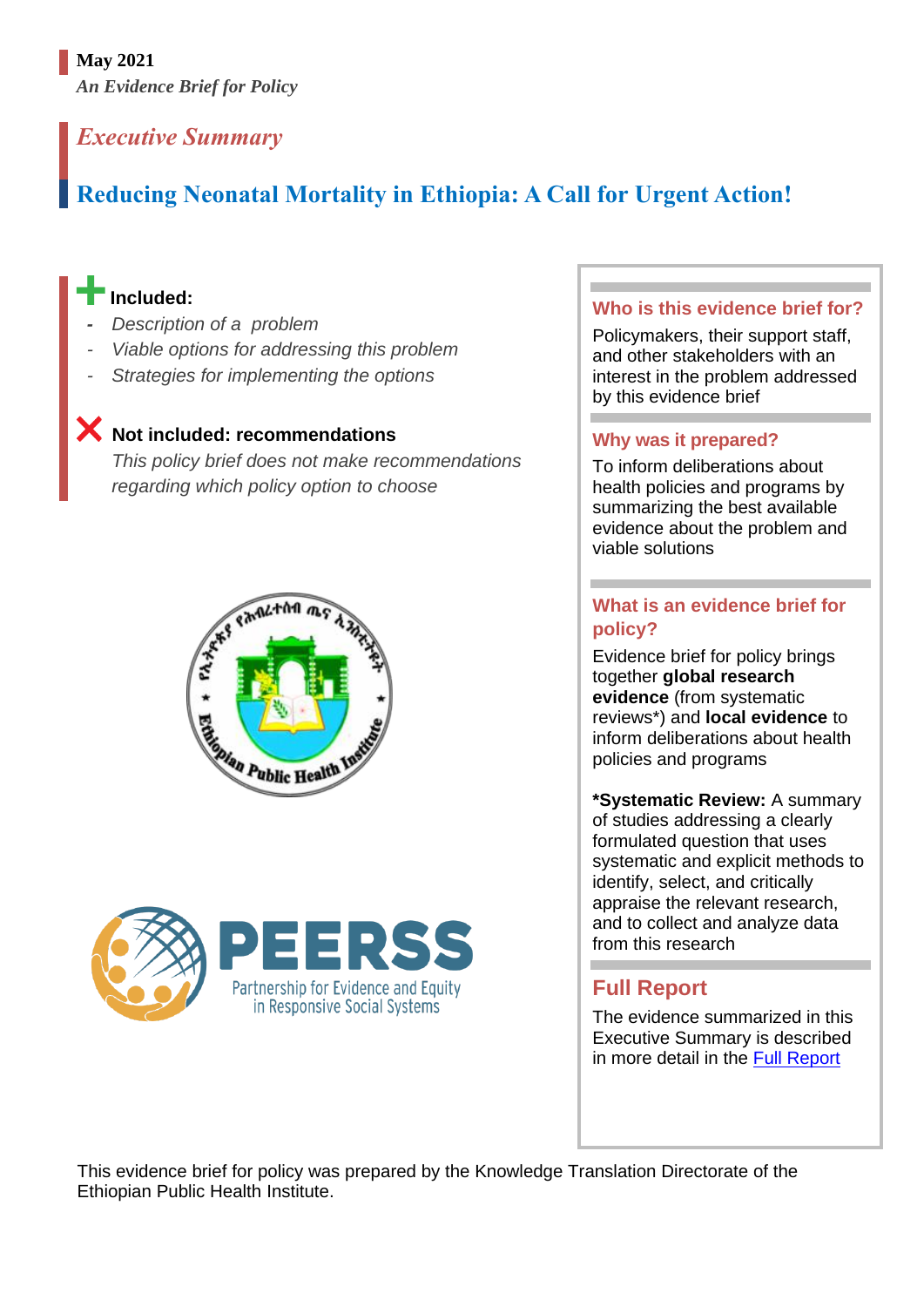# **Key messages**

### **The problem***:* **Persistently High Neonatal Mortality in Ethiopia**

Neonatal mortality is a core indicator of neonatal health defined as death during the first 28 days of life. Ethiopia is one of the top five countries where almost half of all the global neonatal mortality occurred. While the world has targeted to reduce neonatal mortality to at least 12 per 1,000 live births by 2030, Ethiopia is still recording persistently high neonatal mortality. The current level of neonatal death (33 deaths per 1, 000 live births) reflects that Ethiopia is far behind the goal set at the national level which was reducing neonatal mortality to 10 per 1, 000 live births by 2020. The possibility of achieving the global commitment, sustainable development goals (SDGs), of reducing neonatal mortality to 12 deaths per 1,000 live births by 2030 is also uncertain.

The causes of neonatal mortality are multifactorial and can be classified as:

- ⦿ **Immediate causes** (maternal/obstetrics risks and complications, neonatal infections and conditions, problem with early initiation of breastfeeding/inadequate exclusive breastfeeding, and congenital abnormalities)
- ⦿ **Underlying factors** (Three delays: first delay, second delay and third delay; poor water/sanitation and hygiene, and inadequate basic healthcare services; and inadequate maternal nutritional intake)
- ⦿ **Basic factors** at societal level

#### **Policy options/interventions:**

The evidence brief looked at different options or interventions on neonatal mortality reduction across the life course. Accordingly, **effective** and **promising** interventions are identified. The effective interventions include antenatal corticosteroids for preventing neonatal respiratory distress syndrome in preterm infants, early initiation of breastfeeding, hygienic cord care, and kangaroo care for preterm newborns. To successfully implement the above effective and promising interventions, different arrangement mechanisms such as delivery, governance and financial arrangements should be considered. Considering these arrangements, we have identified the following approaches

#### **Community-based intervention packages**

- ➢ *Intervention packages consisting of mainly building community-support groups or women's groups probably decrease neonatal mortality by 16%*
- ➢ *Intervention packages consisting of mainly building community-support groups or women's groups probably decrease neonatal mortality by 40%*
- ➢ *Community mobilization and home-based neonatal treatment probably reduce neonatal mortality.*

#### **Strengthening continuum of care**

➢ *Interventions linking pre-pregnancy and pregnancy care probably reduce neonatal mortality by 21%.* 

#### **Implementation strategies:**

Strategies for implementing the interventions and approaches should take advantage of factors that enable their implementation as well as addressing barriers.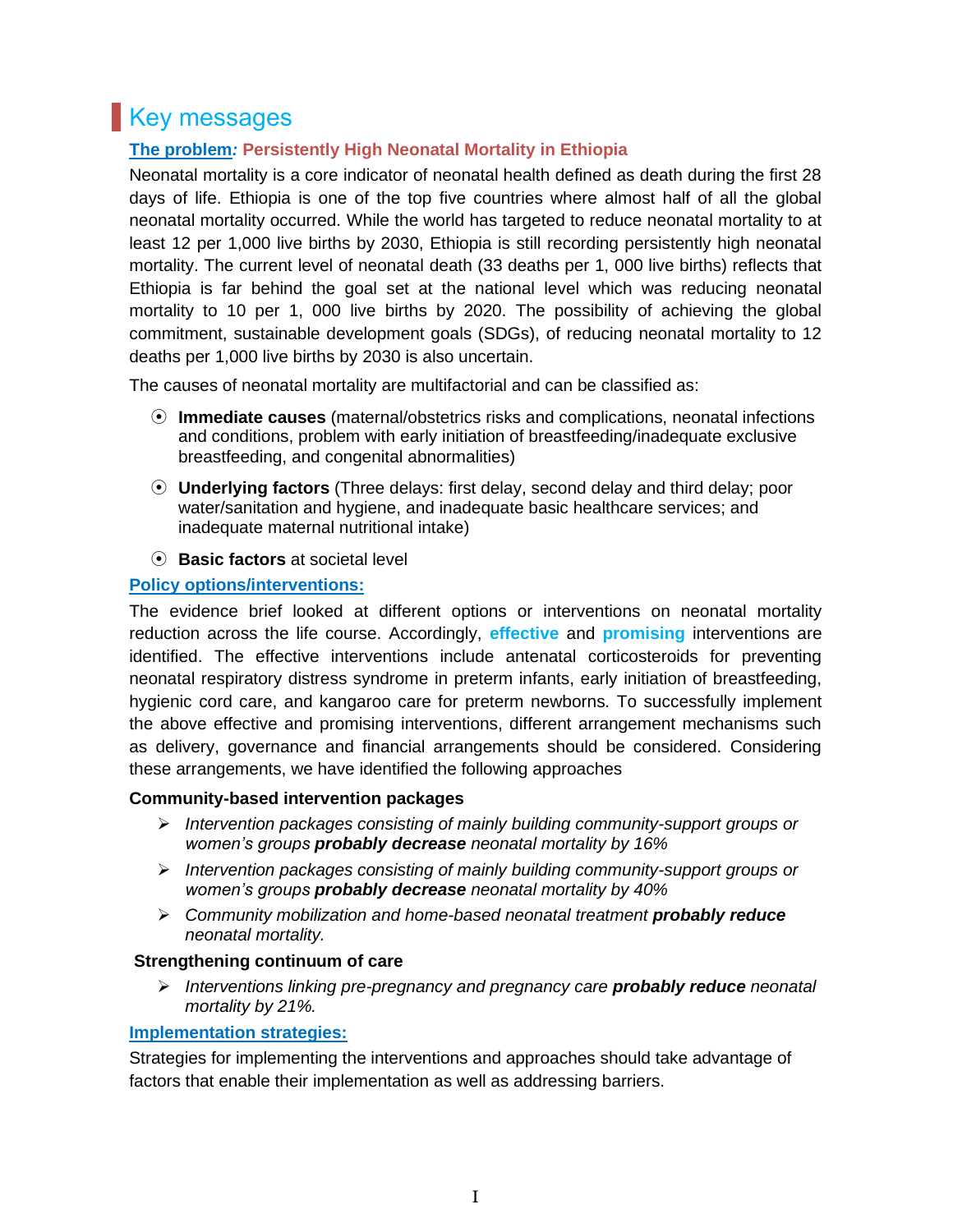# **The problem:** *Persistently high Neonatal Mortality in Ethiopia*

Neonatal mortality is a core indicator of neonatal health defined as death during the first 28 days of life (WHO, 2015). About half of under-five mortality (2.4 million deaths) in 2019 occurred within the neonatal period (UNICEF, 2020). Almost all neonatal deaths (98%) occur in low- and middle-income countries, with 78% in Southern Asia and Sub-Saharan Africa. Ethiopia is among the 10 countries with the highest neonatal mortality (WHO, 2018).

While the world has targeted to reduce neonatal mortality to at least 12 per 1,000 live births in 2030, neonatal mortality in Ethiopia is unacceptably high (EPHI & ICF, 2019). The current level of neonatal death reflects that Ethiopia is far behind the goal set by the National Health Sector Transformation Plan (HSTP) which was 10 deaths per 1,000 live births by 2020 (FMoH, 2015a). The possibility of achieving the global commitment, sustainable development goals (SDGs), of reducing neonatal mortality to 12 deaths per 1,000 live births by 2030 is also uncertain (FMoH, 2015a; UN, 2015).

The objective of preparing this evidence brief for policy is, therefore, to summarize the best available evidence describing the problem in Ethiopia and potential solutions for addressing the problem.

### **Size of the Problem**

The current neonatal mortality rate (33 deaths per 1, 000 live births) reflects a worsening situation of the problem in Ethiopia compared to the DHS 2016 report (29 deaths per 1, 000 live births) (EPHI & ICF, 2019; FMoH, 2020). The contribution of neonatal mortality to the overall under-five mortality and Infant mortality is also significant and persistently increased (EPHI & ICF, 2019).

#### **Cause of the problem**

The UNICEF conceptual framework for maternal and neonatal mortality and morbidity (UNICEF, 2009) was adapted for this evidence brief to appropriately frame the causes section. Accordingly, the causes are classified as immediate, underlying, and basic causes.

#### **1. Immediate causes**

**1.1. Maternal/obstetric risks and complications:** Maternal risks and complications like high-risk mothers, maternal infections, teenage pregnancy, inadequate ANC visits, and short birth spacing have been identified as contributing factors for neonatal death globally (UNICEF, 2009). Pocket studies conducted in Ethiopia also support this fact (Seid *et al.*, 2019; Tolossa *et al.*, 2020).

**1.2. Neonatal infections and conditions:** The large majority (80%) of newborn deaths are related to the three preventable and treatable conditions: preterm birth, Intrapartum related events (including birth asphyxia), and infection (WHO & UNICEF, 2020). The proportion of causes of neonatal deaths in Ethiopia due to preterm birth, birth asphyxia, and infection is estimated to be 35%, 24%, and 23% respectively (Liu et al., 2016).

**1.3. Problem with early initiation of breastfeeding:** Neonates who initiated breastfeeding after the first hour and through the remainder of the first day of life had about 41% greater risk of death (Oot *et al.*, 2018). Studies in Ethiopia also showed that the lack of early initiation of breastfeeding within the first one hour of birth is a predictor of neonatal mortality (Desalew *et al.*, 2020).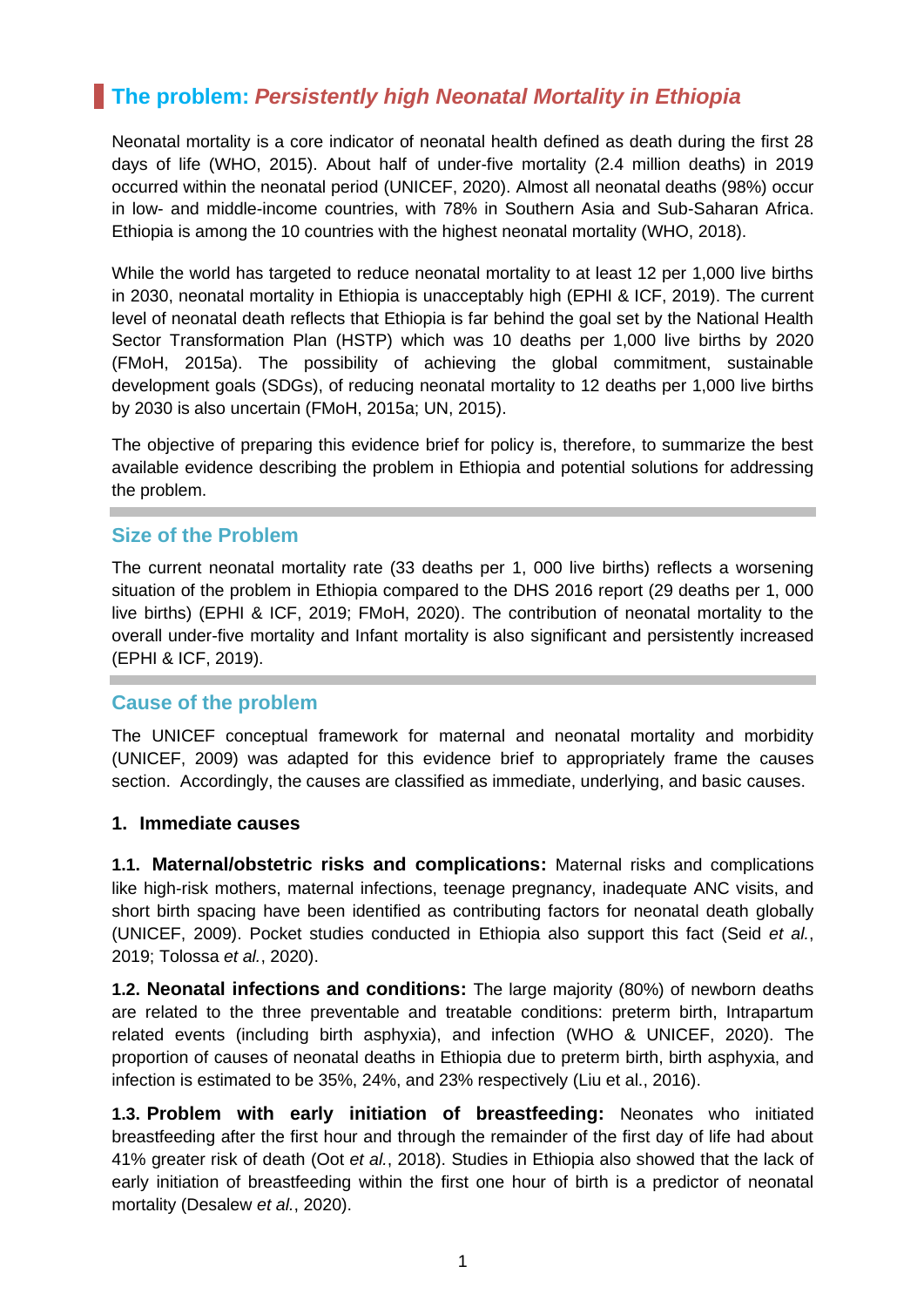**1.4. Congenital Abnormalities:** In Ethiopia, the proportionate contribution of congenital abnormalities to neonatal death is also estimated to be 11% (HNN, 2017). The 2020 annual performance report of the Federal Ministry of Health of Ethiopia also indicated the increasing trend in the incidence of congenital anomalies such as neural tube defects (FMoH, 2020).

**2. Underlying factors at the household/community:** Multiple underlying factors contribute to neonatal mortality. The underlying factors at the household or community level in this document were framed as the "three delays", poor Water, Sanitation and Hygiene (WASH), and inadequate maternal dietary intake/early and exclusive breastfeeding (UNICEF, 2009).

**2.1. First delay:** The first delay indicates the delay in the decision to seek both preventive and curative health services primarily due to a lack of education and health information (Thaddeus and Maine, 1994). Socioeconomic, cultural and religious factors could also affect the women, family, and community's decision to seek healthcare (UNICEF, 2009). The findings from DHS and other pocket studies in Ethiopia indicate that neonates are at greater risk of dying if they are born to women with no education and households headed with illiterates (CSA, 2016; Wolde et al., 2019).

**2.2. Second Delay** The second delay describes the situation when reaching healthcare services is delayed. Geographical barriers, poor and unpaved roads, unavailability of public transport, lack of newborn friendly ambulance services, lack of appropriate communication modes in referral linkages, and distance to the health facilities are delay factors thus inhibit the access to maternal and neonatal care services (Thaddeus and Maine, 1994). Pocket studies that were done throughout Ethiopia also support that the mentioned delay factors were found to be predictors of neonatal mortality in Ethiopia (Orsido et al., 2019; Seid *et al.*, 2019).

**2.3. Third delay:** The third delay occurs due to poor quality of care i.e., the delay in the provision of healthcare services at health facilities caused by shortages of staff, staff competency, availability of equipment & supplies, and inadequate management (Thaddeus and Maine, 1994). According to the EmONC survey, unavailability of adequate trained staff, shortage of equipment, drugs and supplies, facility readiness, and management were mentioned gaps in the Ethiopian health sector which might be the indirect contributors to neonatal death by resulting in the third delay (EPHI, 2018).

**2.4. Poor water/sanitation and hygiene, and inadequate basic healthcare services:** Infections due to lack of access to clean water and unhygienic practices especially during delivery accounts for a substantial proportion (around a quarter) of neonatal deaths (UNICEF, 2009; Karumbi *et al.*, 2013). Further analysis of Ethiopian DHS (2016) has indicated that no latrine facility and unprotected water sources were associated with a higher risk of neonatal mortality (Fenta, Biresaw and Fentaw, 2021).

#### **3. Basic factors at a societal level**

The underlying factors of neonatal mortality are influenced by some basic interrelated factors such as political, economic, cultural, religious, and social systems, including women's status that limits the utilization of potential resources (environment, technology and people). Besides, inadequate and/or inappropriate knowledge and discriminating attitudes could limit household access to actual resources (UNICEF, 2009).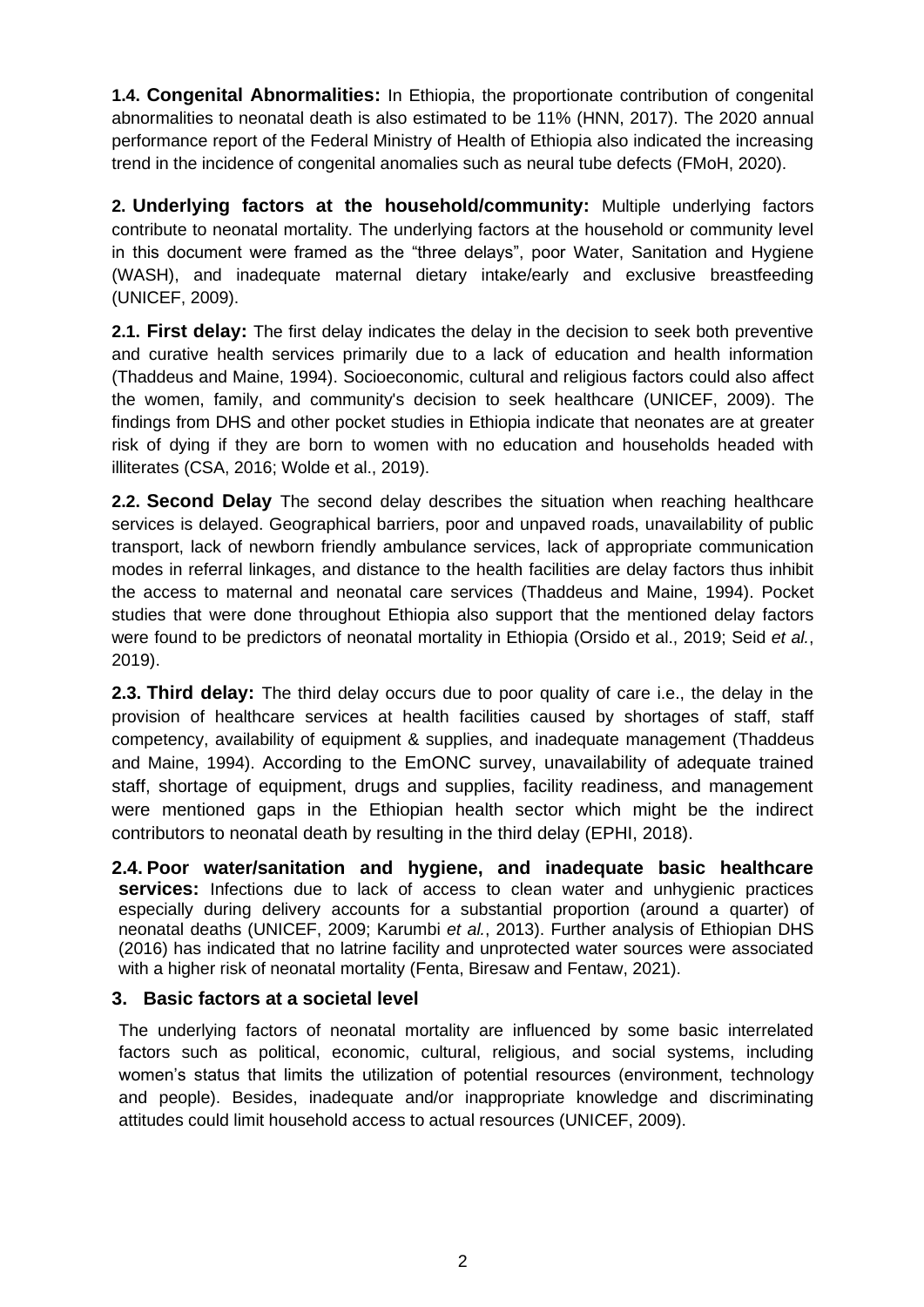# **Policy options**

Eighty percent of the causes for all neonatal deaths are preventable and treatable if high coverage of effective interventions is achieved (UNICEF, 2020). Despite the efforts and implementation of various interventions by the government of Ethiopia, the desired impact did not transpire in reducing neonatal mortality. Therefore, this evidence brief looked at the effect of different interventions on neonatal mortality across the life course (Lassi et al., 2015). Accordingly, the interventions are classified as effective, promising and ineffective. See the details of the interventions and their impact on neonatal mortality in table 1 below.

Table 1: Impact of interventions on neonatal mortality (across the life course)

| <b>Intervention</b>                                                                                                                                                                                                                                                       | <b>Impact on Neonatal Mortality (NM)</b>                                                        | <b>Effectiveness</b> |
|---------------------------------------------------------------------------------------------------------------------------------------------------------------------------------------------------------------------------------------------------------------------------|-------------------------------------------------------------------------------------------------|----------------------|
| <b>Pre-pregnancy interventions</b>                                                                                                                                                                                                                                        |                                                                                                 |                      |
| - Family planning, Folic acid supplementation                                                                                                                                                                                                                             |                                                                                                 | Ineffective          |
| <b>Pregnancy interventions</b>                                                                                                                                                                                                                                            |                                                                                                 |                      |
| - Antenatal care (ANC)                                                                                                                                                                                                                                                    | ⊙ Reduced number of ANC visits was<br>associated with 14% higher risk of<br>perinatal mortality | Promising            |
| - Tetanus immunization in pregnancy                                                                                                                                                                                                                                       | ⊙ There is a significant impact of TT<br><b>immunization on reducing NM</b>                     | Promising            |
| - Antenatal corticosteroids for prevention of<br>neonatal respiratory distress syndrome                                                                                                                                                                                   | ⊙ Reduces neonatal deaths by 31%                                                                | Effective            |
| - Iron and folic acid supplementation, calcium supplementation, prophylactic antimalarial,<br>promotion and provision of ITNs, smoking cessation, prevention and treatment of<br>eclampsia, external cephalic version, induction of labor for PROM & antibiotics for PROM |                                                                                                 | Ineffective          |
| <b>Childbirth interventions</b>                                                                                                                                                                                                                                           |                                                                                                 |                      |
| - Induction of labor for prolonged pregnancy                                                                                                                                                                                                                              | ⊙ 69% reduction in perinatal mortality<br>with induced labor at term or post-term               | Promising            |
| - Active management of the third stage of labor                                                                                                                                                                                                                           |                                                                                                 | Ineffective          |
| <b>Newborn intervention</b>                                                                                                                                                                                                                                               |                                                                                                 |                      |
| - Early initiation of breastfeeding                                                                                                                                                                                                                                       | ⊙ Reduces neonatal deaths by 44%                                                                | Effective            |
| - Hygienic cord care (including chlorhexidine<br>cord cleansing)                                                                                                                                                                                                          | ⊙ Reduces neonatal deaths by 23%                                                                | Effective            |
| - Kangaroo mother care (KMC) for preterm                                                                                                                                                                                                                                  | ⊙ Reduces neonatal deaths by 51%                                                                | Effective            |
| - Case management of neonatal sepsis,<br>meningitis and pneumonia                                                                                                                                                                                                         | ⊙ 27% reduction in all-cause NM                                                                 | Promising            |
| - Prophylactic and therapeutic use of<br>surfactant                                                                                                                                                                                                                       | ⊙ 16% reduction in neonatal mortality                                                           | Promising            |
| - Continuous positive airway pressure (CPAP)<br>for neonatal resuscitation                                                                                                                                                                                                | ⊙ 48% reduction in neonatal mortality                                                           | Promising            |
| - Thermal care for all newborns, neonatal resuscitation with bag and mask, presumptive<br>antibiotic therapy                                                                                                                                                              |                                                                                                 | Ineffective          |
| - Home visits across the continuum of care                                                                                                                                                                                                                                | 38% reduction in neonatal mortality                                                             | Promising            |
| N R.                                                                                                                                                                                                                                                                      |                                                                                                 |                      |

- ⦿ **Effective interventions:** indicating that the review found high-quality evidence with the effect likely to be similar to research findings
- ⦿ **Promising interventions** (more evidence needed): indicating that the review found moderatequality evidence with the effect expected to be similar to research findings, but with a possibility that it will be substantially different in the future
- ⦿ **Ineffective interventions: I**ndicating that the review found low or very low-quality evidence of effectiveness or lack of effectiveness for an intervention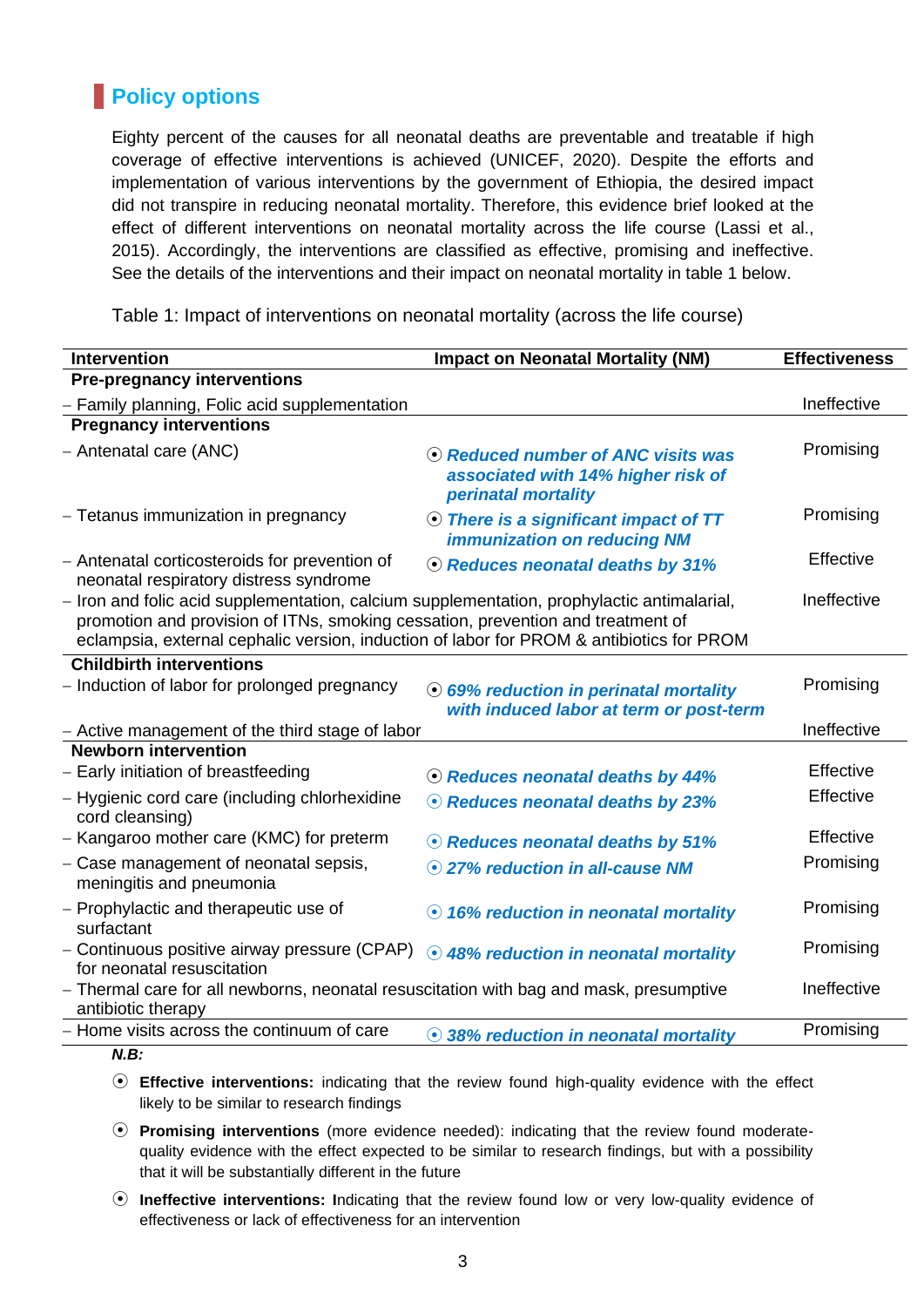To successfully implement the above effective and promising interventions, different arrangement mechanisms such as delivery, governance and financial arrangements should be considered. Considering these arrangements, we have identified the following approaches.

## **1: Community-based interventions**

A significant proportion of neonatal deaths could potentially be addressed by communitybased intervention packages, which are defined as delivering more than one intervention via different sets of strategies. The different community-based interventions are discussed below.

#### **A) Intervention packages consisting mainly of building community support or women's groups**

These interventions consisted of monthly meetings of mothers' groups to identify maternal and neonatal health problems, prioritization of problems and implementation and monitoring strategies with participatory learning cycle (Zamorano and Herrera, 2017).

**Impact:** A SUPPORT summary (Zamorano & Herrera, 2017) of a systematic review (Lassi & Bhutta, 2015) evaluated the impact of intervention packages consisting of building community-support or women's groups in reducing neonatal mortality. The systematic review based on studies from communities in LMIC found that:

#### ❖ *Intervention packages consisting of mainly building community-support groups or women's groups probably decrease neonatal mortality (by 16%)*

#### **B) Intervention packages consisting mainly of community mobilization and antenatal and postnatal home visitation**

These interventions included home visits and promotion of antenatal care, iron and folate use during pregnancy, immediate newborn care including early initiation of breastfeeding, promotion of exclusive breastfeeding, promotion of maternal nutrition and rest, recognition of danger signs and lay health workers (community health workers such as health extension workers in the Ethiopian context) visits to pregnant women during pregnancy and in the postnatal month.

**Impact:** A SUPPORT summary (Zamorano & Herrera, 2017) of a systematic review (Lassi & Bhutta, 2015) evaluated the impact of intervention packages consisting mainly of community mobilization, antenatal and postnatal home visitation in reducing neonatal mortality. The systematic review based on studies from communities in LMIC found that:

#### ❖ *Intervention packages consisting mainly of community mobilization and antenatal and postnatal home visitation decreases neonatal mortality (by 40%)*

### **C) Other community-based intervention packages**

Other community-based intervention packages include home-based neonatal care and treatment, education of mothers and antenatal and postnatal visitation and community mobilization and home-based neonatal treatment.

**Impact:** A SUPPORT summary (Zamorano & Herrera, 2017) of a systematic review (Lassi & Bhutta, 2015) evaluated the impact of other community-based intervention packages in reducing neonatal mortality. The systematic review based on studies from communities in LMIC found that: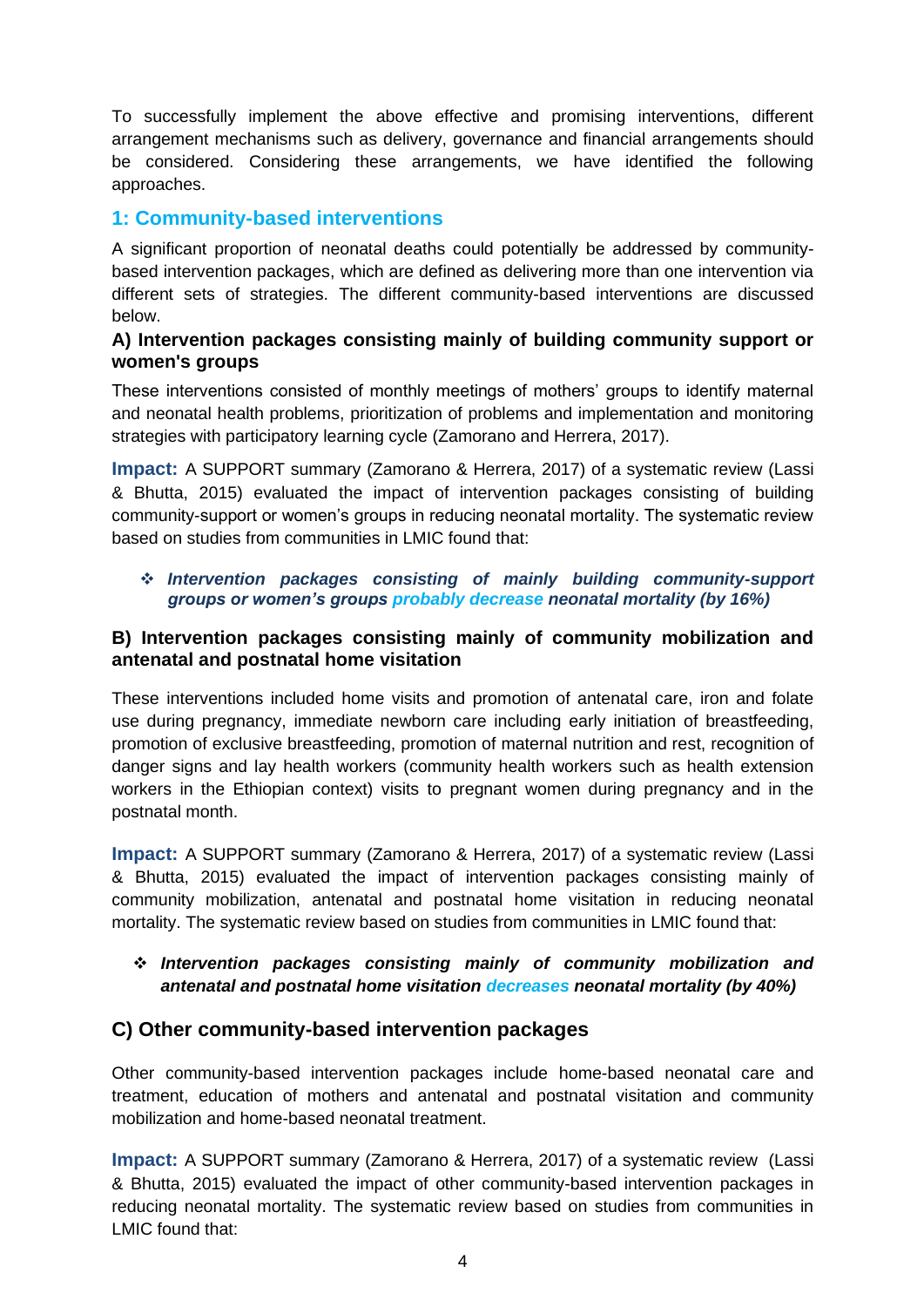- ❖ *Home-based neonatal care and treatment/community case management may decrease neonatal mortality*
- ❖ *Education of mothers and antenatal and postnatal visitation may decrease neonatal mortality*
- ❖ *Community mobilization and home-based neonatal treatment probably reduce neonatal mortality*

## **2: Strengthening continuum of care**

The continuum of care is a series of care strategies starting from pre-pregnancy to motherhood-childhood to avoid preventable diseases (Johnson et al., 2006; Kikuchi et al., 2016; PMNCH, 2010).

**Impact:** A systematic review (Kikuchi et al., 2016) assessed the effectiveness of the continuum of care (linking pre-pregnancy to motherhood-childhood care) compared to the standard care provided in health facilities in improving neonatal mortality. The systematic review, based on studies from communities in LMIC found that:

#### ❖ *Interventions linking pre-pregnancy and pregnancy care probably reduce neonatal mortality (by 21%)*

If a substantial reduction in neonatal mortality is desired, both, community and facility-based interventions are required, linked by functioning referral systems, giving the potential to prevent avoidable newborn deaths every year (Zaidi et al., 2011). However, ensuring access to healthcare by pregnant women is a challenge in low- and middle-income countries. Even if access is possible, a lack of adequate personnel or equipment may mean that complications cannot be treated when they arise. Thus, emergency referral interventions have been advocated to reduce both maternal and neonatal mortality.

Interventions to improve referrals are usually complex but can generally be addressed through organizational interventions (those involved, for example, in overcoming obstacles to emergency transport, particularly cost) and structural interventions (the purchasing of equipment, such as motorcycles/ambulances or communication equipment, or the building, for instance, of maternity homes) (Karumbi, 2016). The impacts of organizational and structural interventions are shown below.

**Impact of Organizational Interventions:** A SUPPORT summary (Karumbi, 2016) of a systematic review (Hussein et al., 2012) evaluated the effectiveness of emergency obstetric referral interventions in reducing maternal and neonatal mortalities. The systematic review based on studies from rural areas in low-income countries found that:

#### ❖ *Organizational interventions probably reduce neonatal deaths (by 52%)*

**Impact of structural Interventions:** A SUPPORT summary (Karumbi, 2016) of a systematic review (Hussein et al., 2012) evaluated the effectiveness of emergency obstetric referral interventions in reducing maternal and neonatal mortalities. The systematic review based on studies from rural areas in low-income countries found that:

#### ❖ *Structural interventions may reduce neonatal deaths.*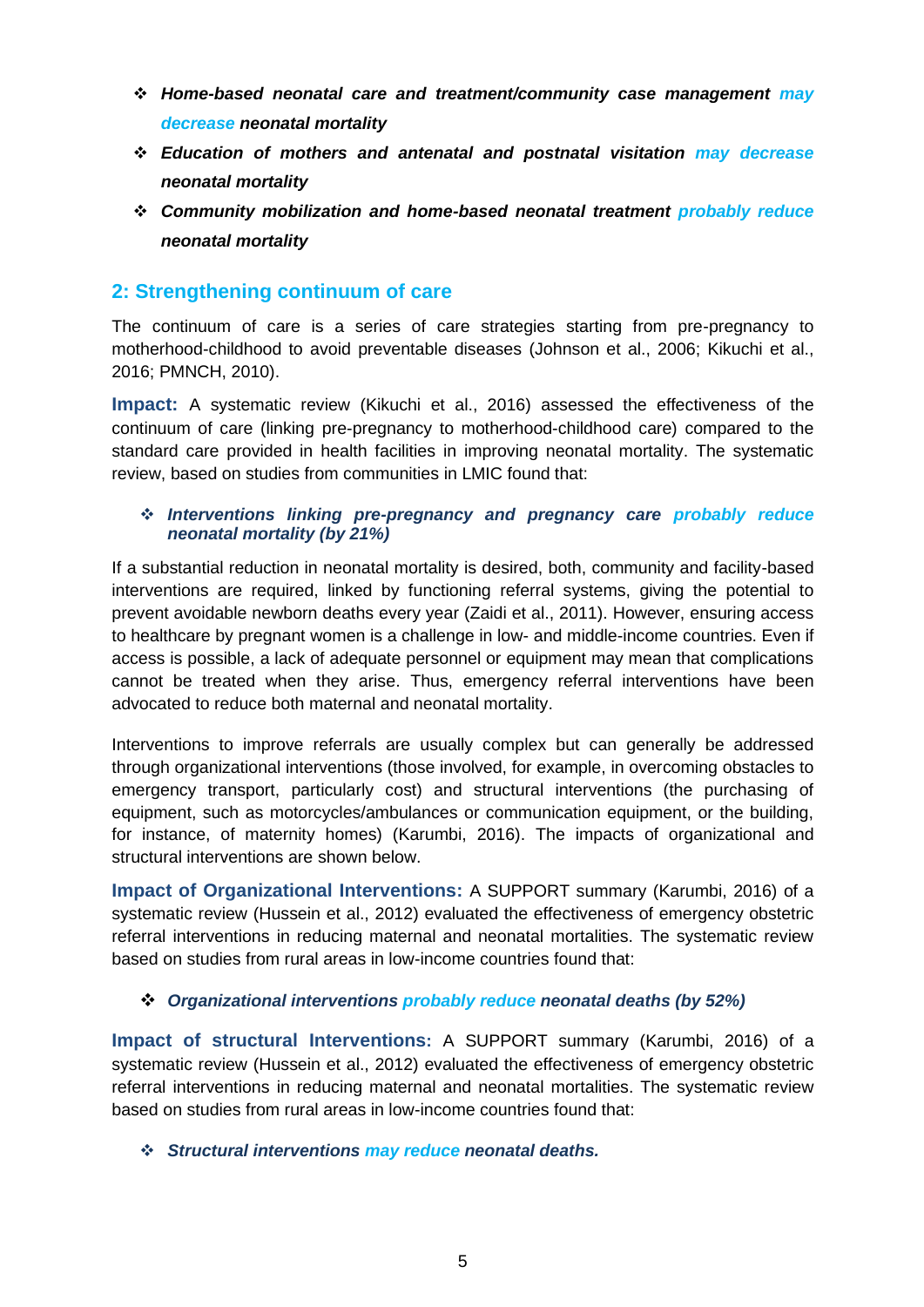## **Implementation considerations**

Strategies for implementing the interventions and approaches should take advantage of factors that enable their implementation as well as addressing barriers. For more details refer to the [Full Report.](file:///C:/Users/user/Desktop/nnm/main%20and%20executive%20file/F1-Reducing%20Neonatal%20Mortality%20in%20Ethiopia_A%20Call%20for%20Urgent%20Action!.docx)

# **References**

Ahmed, A., Zahidie, A. and Rabbani, F. (2013) 'Interventions to reduce neonatal mortality from neonatal tetanus in low and middle-income countries: a systematic review', *BMC public health*, 13, p. 322.

Blencowe, H. *et al.* (2011) 'Clean birth and postnatal care practices to reduce neonatal deaths from sepsis and tetanus: A systematic review and Delphi estimation of mortality effect', *BMC Public Health*, 11(SUPPL. 3). doi: 10.1186/1471-2458-11-S3-S11.

CSA (2016) *Federal Democratic Republic of Ethiopia demographic and health survey 2016 key indicators report*, *The DHS Program ICF Rockville, Maryland, USA*.

Desalew, A. *et al.* (2020) 'Cause and predictors of neonatal mortality among neonates admitted to neonatal intensive care units of public hospitals in eastern Ethiopia: A facility-based prospective follow-up study', *BMC Pediatrics*, 20(1), pp. 1–12. doi: 10.1186/s12887-020-02051-7.

EPHI (2018) 'Ethiopian Emergency Obstetric and Newborn Care Assessment', (Ethiopian Public Health Institute, Addis Ababa, Ethiopia: 2018).

EPHI & ICF (2019) *Ethiopia Mini Demographic and Health Survey*.

Fenta, S. M., Biresaw, H. B. and Fentaw, K. D. (2021) 'Risk factor of neonatal mortality in Ethiopia: a multilevel analysis of 2016 Demographic and Health Survey', *Tropical Medicine and Health*, 49(1). doi: 10.1186/s41182- 021-00303-5.

FMoH (2020) *Federal Ministry of Health of Ethiopia Performance report 2012 EFY (2019/2020)*.

HNN (2017) *Leading Causes of Neonatal Death in Ethiopia (2017)*.

Johnson, J. *et al.* (2006) 'The continuum of care – reaching mothers and babies at the crucial time and place', *Opportunities for Africa's Newborns*, pp. 23–36.

Karumbi, J. *et al.* (2013) 'Topical umbilical cord care for prevention of infection and neonatal mortality, *Pediatric Infectious Disease Journal*, 32(1), pp. 78–83. doi: 10.1097/INF.0b013e3182783dc3.

Karumbi, J. (2016) 'Do emergency obstetric referral interventions reduce maternal and neonatal mortalities in lowand middle-income countries ?', (August).

Kikuchi, K. *et al.* (2016) 'Effectiveness of continuum of care - Linking pre-pregnancy care and pregnancy care to improve neonatal and perinatal mortality: A systematic review and meta-analysis, *PLoS ONE*, 11(10), pp. 1–13. doi: 10.1371/journal.pone.0164965.

Kolobo, H., Chaka, T. and Kassa, R. (2019) 'Determinants of neonatal mortality among newborns admitted to neonatal intensive care unit Adama, Ethiopia: A case–control study, *Journal of Clinical Neonatology*, 8(4), p. 232. doi: 10.4103/jcn.jcn\_23\_19.

Lassi, Z. S. *et al.* (2015) 'Interventions to Improve Neonatal Health and Later Survival: An Overview of Systematic Reviews', *EBioMedicine*, 2(8), pp. 985–1000. doi: 10.1016/j.ebiom.2015.05.023.

Liu, L. *et al.* (2016) 'Global, regional, and national causes of under-5 mortality in 2000–15: an updated systematic analysis with implications for the Sustainable Development Goals', *The Lancet*, 388(10063), pp. 3027–3035. doi: 10.1016/S0140-6736(16)31593-8.

Mekonnen, Y. *et al.* (2013) 'Neonatal mortality in Ethiopia : trends and determinants', *BMC Public Health*, 13(1), p. 1. doi: 10.1186/1471-2458-13-483.

Oot, L. *et al.* (2018) 'The Effect of Late Breastfeeding Initiation on Neonatal Mortality: A Model in Profiles for Country-Level Advocacy', *Report*, (June), pp. 1–8. Available at: https://www.fantaproject.org/sites/default/files/resources/PROFILES-Brief-1-Breastfeeding-Jun2018.pdf.

Orsido, T. T., Asseffa, N. A. and Berheto, T. M. (2019) 'Predictors of Neonatal mortality in Neonatal intensive care unit at referral Hospital in Southern Ethiopia: A retrospective cohort study', *BMC Pregnancy and Childbirth*, 19(1), pp. 1–9. doi: 10.1186/s12884-019-2227-5.

PMNCH (2010) *PMNCH Knowledge Summary #02 Enable the Continuum of Care*. Available at: vhttps://www.who.int/pmnch/knowledge/publications/summaries/ks2/en/.

Rhee, V. *et al.* (2008) 'Maternal and birth attendant hand washing and neonatal mortality in southern Nepal', *Archives of Pediatrics and Adolescent Medicine*, 162(7), pp. 603–608. doi: 10.1001/archpedi.162.7.603.

Roro, E. M., Tumtu, M. I. and Gebre, D. S. (2019) 'Predictors, causes, and trends of neonatal mortality at Nekemte Referral Hospital, east Wollega Zone, western Ethiopia (2010–2014). Retrospective cohort study', *PLoS ONE*, 14(10), pp. 1–13. doi: 10.1371/journal.pone.0221513.

Seid, S. S. *et al.* (2019) 'Causes and factors associated with neonatal mortality in Neonatal Intensive Care Unit